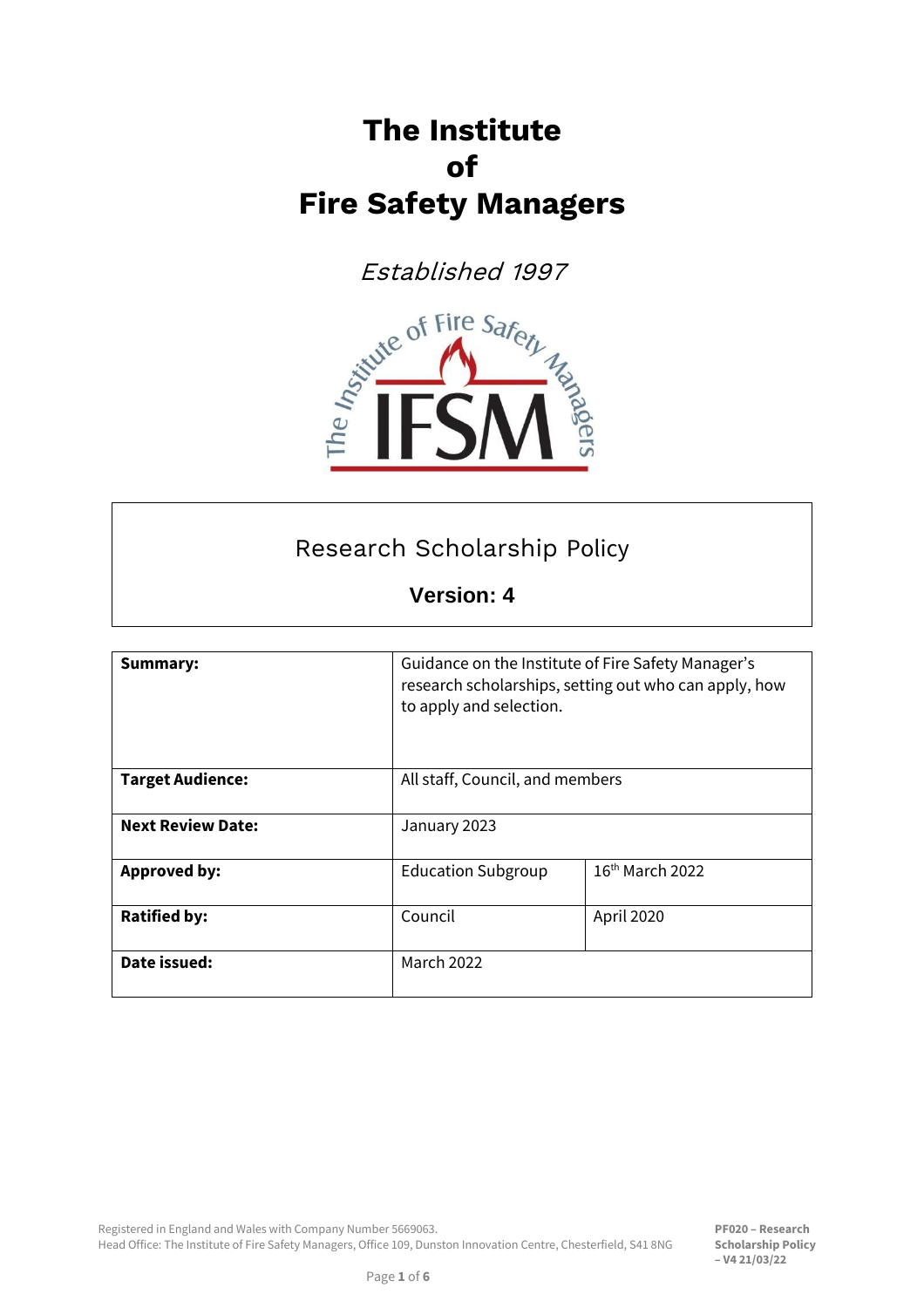

# Research Scholarships

#### **Research Scholarships**

The Institute wishes to encourage and support those wishing to pursue their own favourite subjects and topics by offering Research Scholarships. The Institute has set aside its own internal funds to support both members and non members who wish to research topics of their own interest, and which are related to fire safety management in its broadest definition. This will encompass the roles of fire safety management, life safety management, fire risk management, fire risk assessment, fire engineering and fire safety in its most general terms.

The focus of any research scholarship will be determined by the individual applicant who will be able to set out their research proposal in their application.

The Research Scholarship will be in the form of a financial grant, the amount of which will be determined from time to time by the Council of the Institute. The Education Subgroup will be responsible for administering the whole process.

#### **Guidance for applicants**

The Institute of Fire Safety Managers (IFSM) invites applications from individuals who are working or studying within the field of fire engineering, fire safety management, fire risk management and life safety management and who wish to extend their studies into an area of particular interest or concern.

The grant is intended to cover fully or partially the costs incurred in completing the scholarship including travel, incidental expenses, and equipment. Projected costs should be set out in the application form. Insurance cover for travel is the responsibility of the successful applicant and should be taken out as required.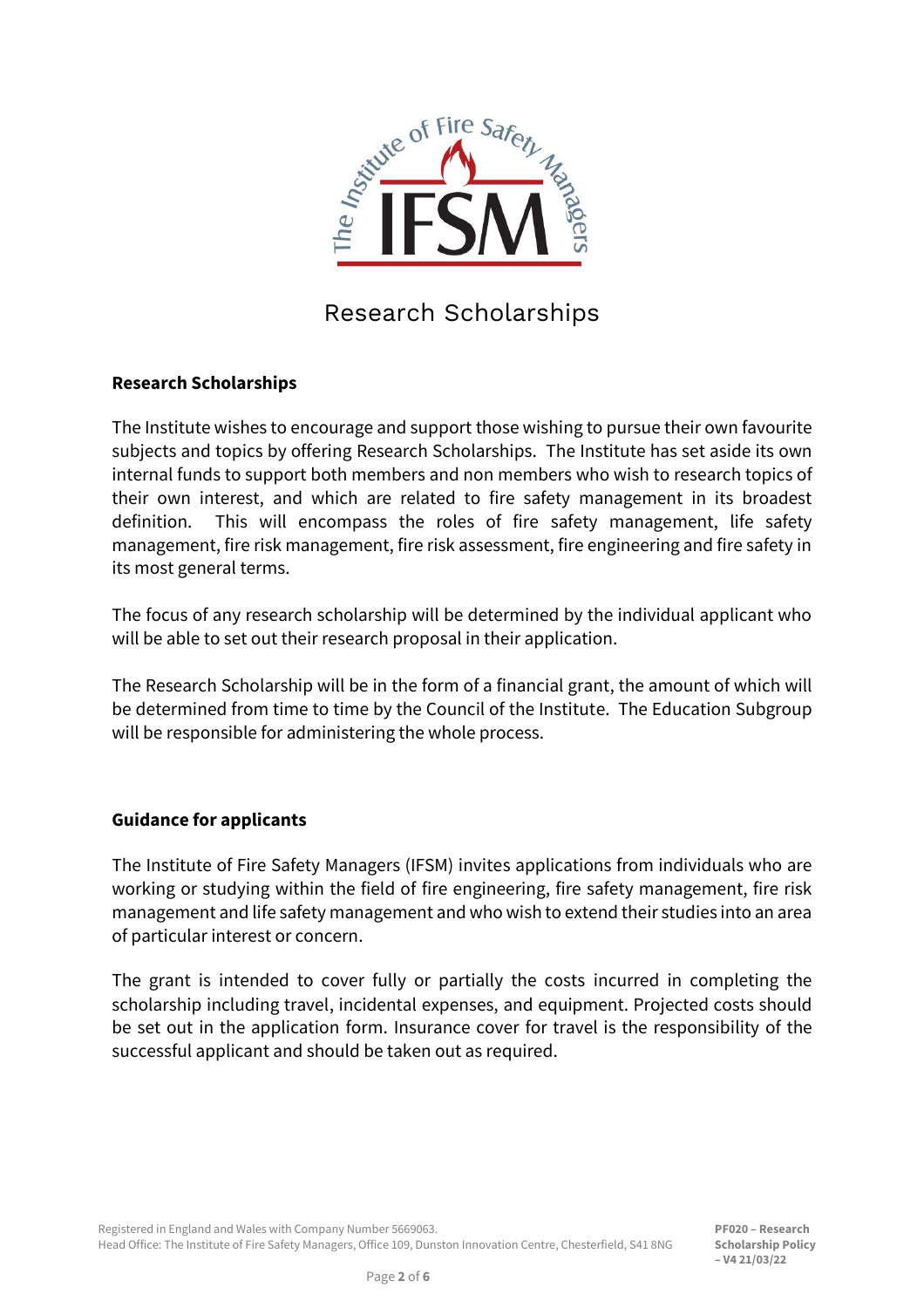#### **Eligibility**

Scholarships are available for individuals who are working in fire related fields and the fire engineering profession, in its broadest sense and for students currently undertaking a fire related field of study. Qualified applicants must prove by experience and qualifications that they would benefit from further study and be capable of publicising their findings in a manner that will be of benefit to other members of the fire profession.

#### **Personal details specific to the ask of carrying out the research**

The applicant should provide brief details of experience, competency, and qualifications relevant to the application along with any attributes they feel appropriate. They should declare any conflicts of interest as well as any other funding they are or would be receiving for the same research topic.

#### **Application**

Applications must contain sufficient information about their project for the Research Scholarship Panel to arrive at a decision. The information provided in this document should be used as a guide to setting out the reasons for wishing to conduct the research on the chosen topic as well as expectations and benefits to the applicant and the fire engineering and fire safety field.

The application should include background information relating to the subject along with the reasons why the scholarship subject is needed. Expectations of final outcomes of the study and the significant contributions and benefits should be clearly identified.

#### **Preparation, planning and layout**

The successful applicants will be expected to produce a written paper covering the research carried out and the conclusions of the study. An outline of the research plan should be provided with the application, providing sufficient information for the benefit of the Research Scholarship Panel (This panel is set up by the Council of the IFSM and will be from members of the Education Subgroup). The applicant should, through their own initiative, include in the plan contacts, organisations and visits identified as being willing to assist along with any other relevant detail.

Details of any travel involved, accommodation and insurance cover should also be submitted with the application.

**PF020 – Research Scholarship Policy – V4 21/03/22**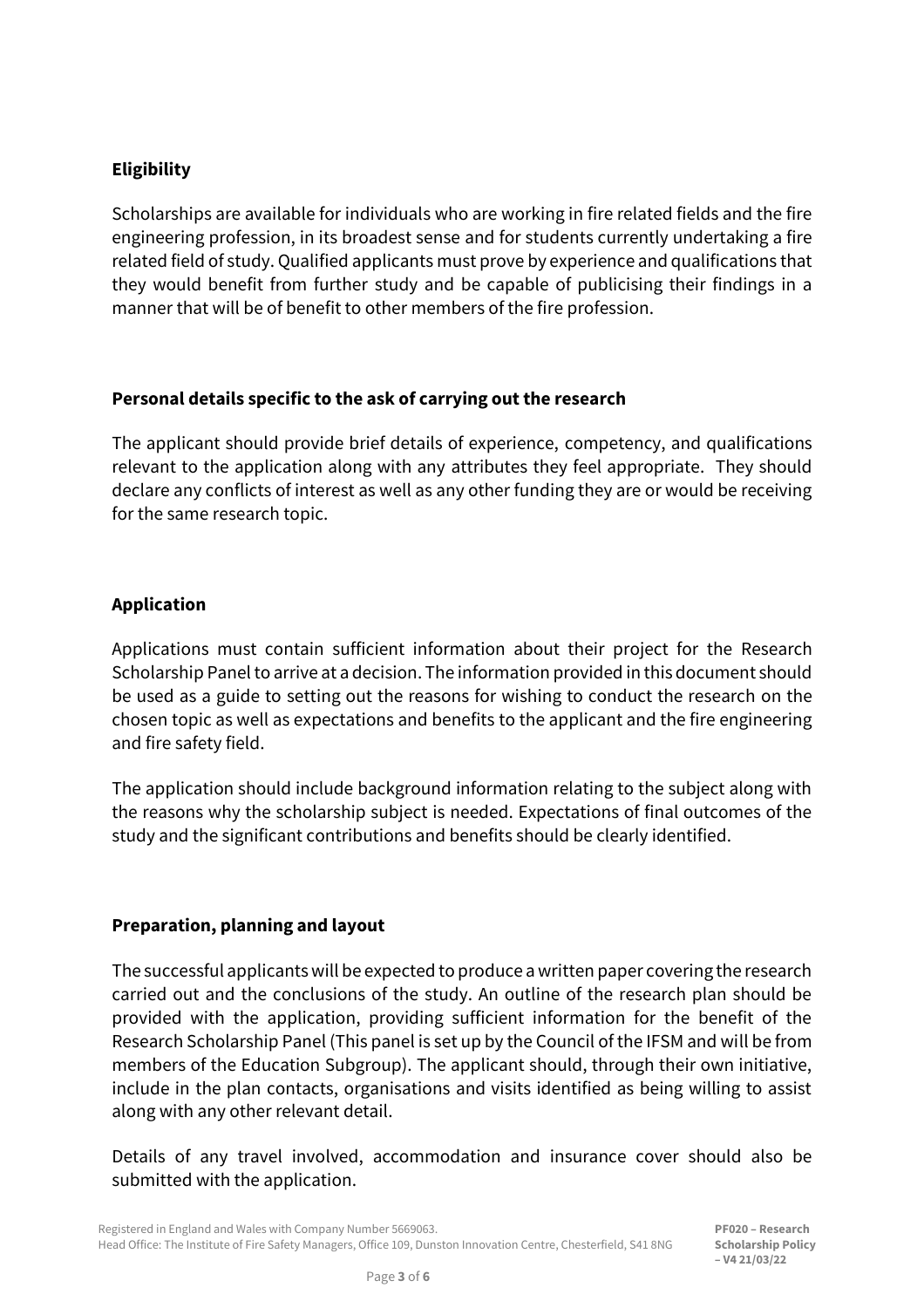A final report, suitable for publication will be required. Timescale for completion will normally be 12 months from the start of the research project. This date will be determined and agreed between the successful applicant and the Institute. Should a study require a longer period, or should the applicant have trouble meeting the timeline through no fault of their own, then extensions may be granted at the discretion of the Institute. In such cases an interim report may be requested.

On completion the successful applicant will be expected to prepare a presentation of their project for presenting at a suitable meeting or event. Credit will be given to the author of the final research report however it will be the property of the Institute and will be published and copyrighted by them accordingly.

#### **Finance**

Each year the Education Subgroup will set out the amount of grant that will be available for that year's scholarship. This will be indicated in the scholarship advert so that applicants will know exactly how much they will receive in scholarship funding if they are successful and be able to budget accordingly.

The grant is intended to cover all aspects of the scholarship, including the cost of travel, out of pocket expenses, accommodation, and insurance. All projected costs should be included, and details of further funding being sought or already acquired should be shown.

The grant will be paid directly to the successful applicant and must be used solely for the individual. The grant may be paid in stages throughout the scholarship or in a lump sum at the end of the scholarship once it has been completed. Failure to complete the scholarship in any way and without good reason, may carry a financial penalty determined by the Institute's Council.

#### **The grant must not be used for anyone else who may travel with the applicant and is not transferable.**

#### **Application**

The closing date for applications will be set by the Institute's Education Subgroup.

Whilst the window to submit applications is open, a form will be available to complete via the Institute's website.

Submitted application forms will be sent to the office to process and ensure all necessary information has been included before being forwarded to the panel for selection.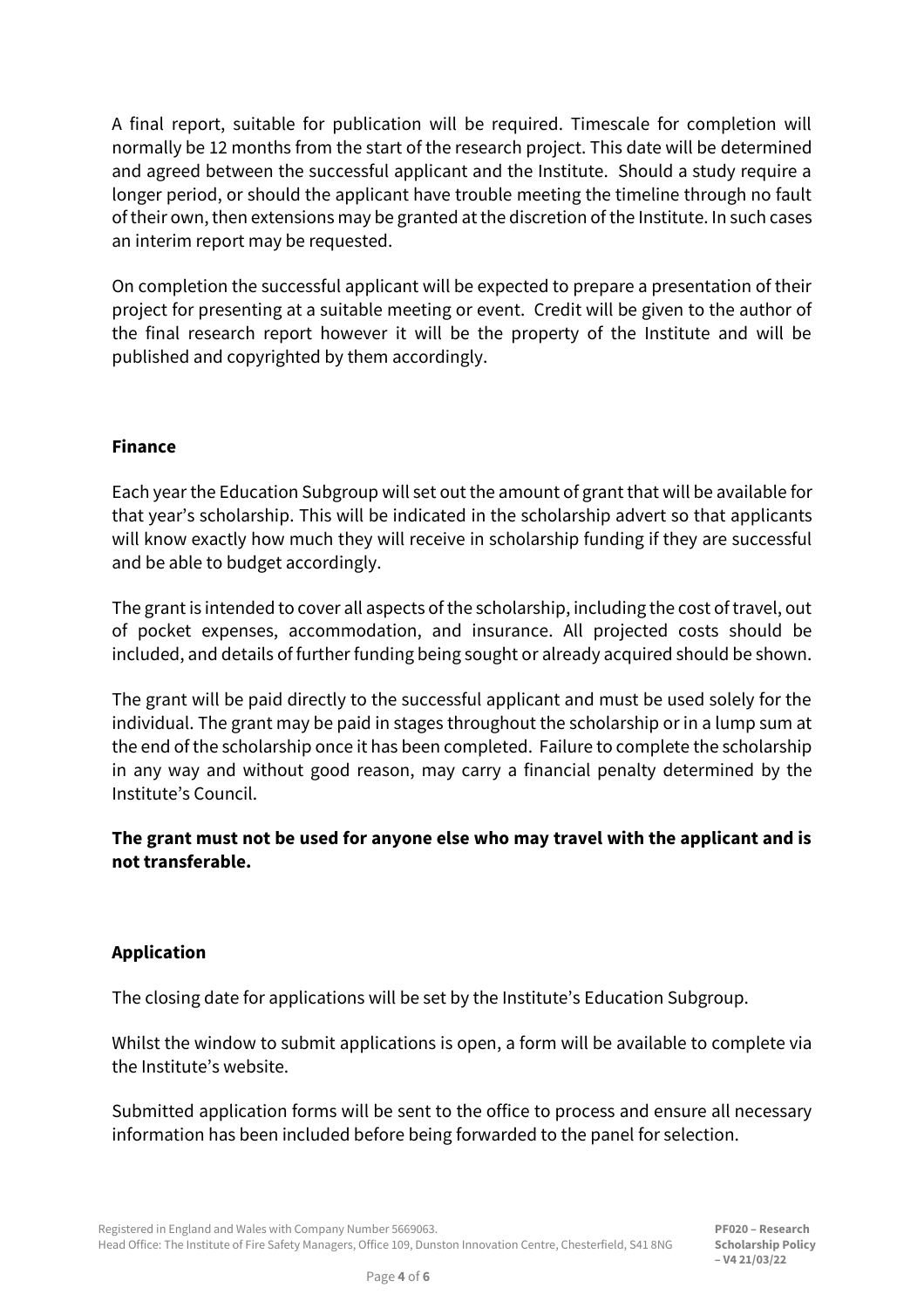#### **Selection Procedure**

The Research Scholarship Panel, after careful deliberation of each application, will invite those shortlisted for an interview to discuss their application further. On making their decision they will inform the Council of the Institute and all applicants, including the successful one.

The decision of the Research Scholarship Panel will be final and no further correspondence with applicants will be entered into.

**PF020 – Research Scholarship Policy – V4 21/03/22**